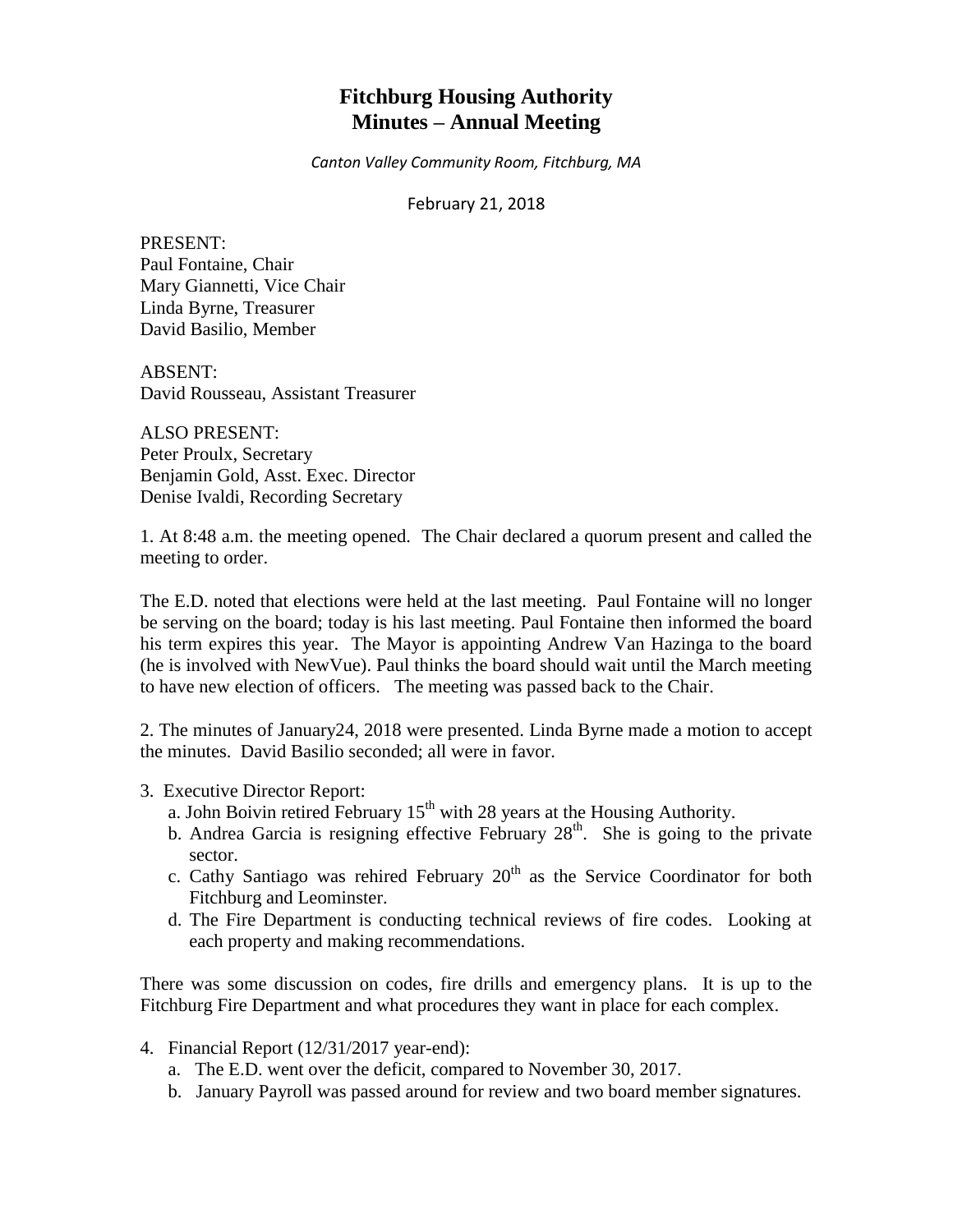Mary Giannetti suggested having a story on the success of the housing authority over the past five years. The E.D. will talk to the Mass NAHRO public relations office on this.

Motion made by Mary Giannetti to accept Pages F1-F3 of the 12/31/2017 financial report presented. Linda Byrne seconded; all were in favor.

- 5. Modernization Report:
	- a. Wallace Towers Abatement Phase 3 Complete eight (8) more units; sinks and popcorn ceilings.
	- b. Wallace Towers Emergency Generator Prep complete; new unit to be delivered in March.
	- c. CJ Durkin Security Cameras In construction.
	- d. Daniels Heights/Canton Valley Crawlspace Abatement complete; finishing reinsulation.
	- e. Green Acres Vacant Unit Renovations Should be complete end of February.
	- g. 689-3 Shingle Replacement Complete.
	- h. 689-3 Driveway/Fence Replacement Design complete. Work delayed; out to bid in July.
	- i. Green Acres Basement Moisture Remediation In design.
	- k. 689-1 Sprinkler Installation Design complete; out to bid next month (RCAT).
- 6. State-Aided Housing Report:
	- a. 118 new standard applications in January; 29 elderly/young-disabled, 89 family.
	- b. 2,200 applicants on the waiting list.
	- c. There were two (2) new lease-ups and six (6) vacates in January.
	- d. 97.13% occupancy rate.
	- e. Work order report included.
- 7. Section 8 Housing Choice Voucher Report:
	- a. 94% leased.
	- b. Continue to have trouble with voucher holders finding landlords to work with the program.
	- b. MRVP at 59%.
- 8. Old Business: None
- 9. New Business: The following resolutions were presented:

# RESOLUTION AUTHORIZING THE ACCEPTANCE OF THE LOWEST BID FOR ON-CALL PLUMBER SERVICES

# Resolution 2018-02-01

- WHEREAS: The Fitchburg Housing Authority has advertised for bids for on-call plumber services, and
- WHEREAS: The bids were due by 11:00 a.m. on Wednesday, February 14, 2018 and three (3) firms responded to our solicitation *(see attached memorandum).*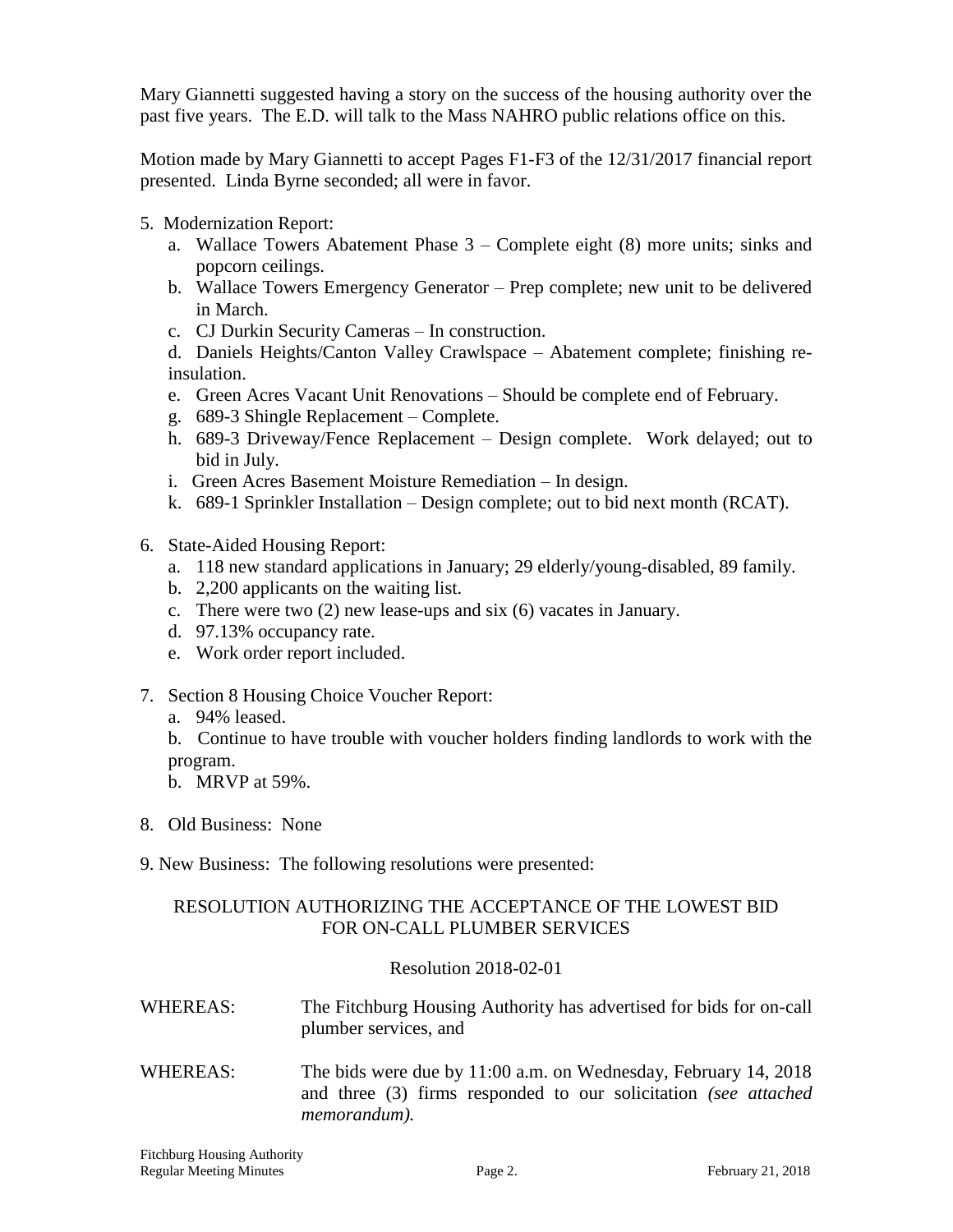## NOW THEREFORE BE IT RESOLVED,

That the Fitchburg Housing Authority Board of Directors approve the lowest eligible and responsible bid from RH White Construction of Auburn, MA for a one (1) year contract in the estimated amount of \$11,615.00, not to exceed \$20,000.00 and authorize the Chair, or their designee, to sign said contract and/or any other documents necessary.

- RESOLVED, Motion made by Mary Giannetti to award a one (1) year contract for on-call plumber services in the estimated amount of \$11,615.00, not to exceed \$20,000.00, to RH White Construction of Auburn, MA and to authorize the signing of the contract, and/or any other documents necessary, by the Chair, or their designee.
- SECONDED, Linda Byrne seconded the motion, and the motion was passed by a unanimous vote.

## RESOLUTION FOR EXECUTION OF DHCD REQUIRED YEAR-END FINANCIAL AND FEDERAL/STATE LEAD PAINT CERTIFICATIONS (FISCAL YEAR ENDING 12/31/2017)

#### Resolution 2018-02-02

Whereas: The Fitchburg Housing Authority is required to be in compliance with DHCD year-end financial and Federal/State lead paint certifications as follows:

- 1. Year-End Financial Statements Certification (12/31/2017)
- 2. Top 5 Compensation Form (FY 2017)
- 3. Federal/State Lead Paint Compliance Certification (FY 2017)

## NOW THEREFORE BE IT RESOLVED,

That members of the Fitchburg Housing Authority Board of Commissioners hereby approve the year-end financial statement and Federal/State lead paint certifications (listed above) and authorize all Board Members to execute the certifications.

- RESOLVED, Motion made by Linda Byrne to certify and execute the year-end financial statement and Federal/State lead paint certifications in compliance with the DHCD requirement.
- SECONDED, Mary Giannetti seconded the motion, and the motion was passed by a unanimous vote.